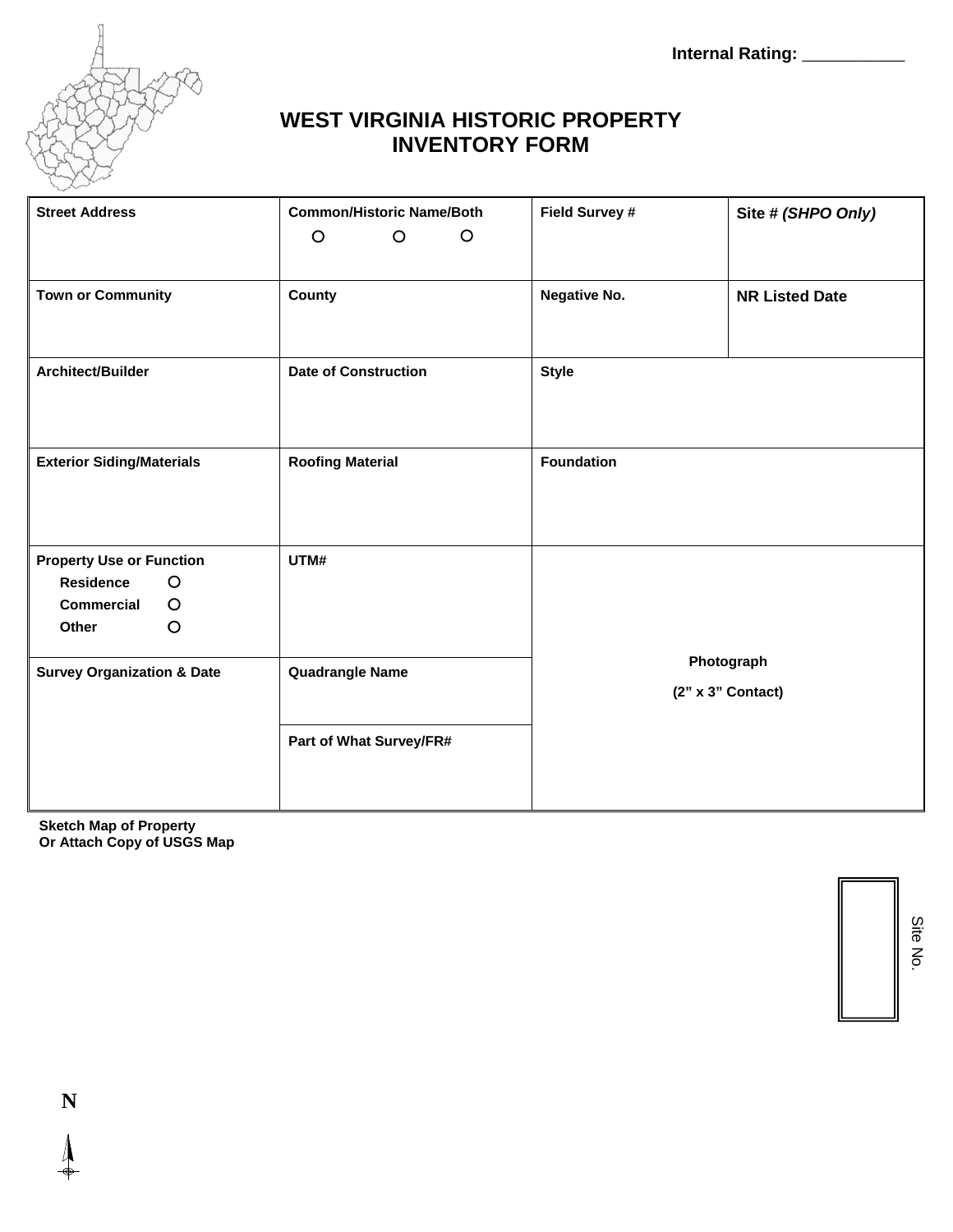| <b>Present Owners</b>                                  | <b>Owners Mailing Address</b> |                |                           |
|--------------------------------------------------------|-------------------------------|----------------|---------------------------|
|                                                        |                               |                |                           |
|                                                        |                               |                |                           |
| Phone #                                                |                               |                |                           |
| <b>Describe Setting</b>                                |                               |                |                           |
|                                                        |                               |                | <b>Acres</b>              |
|                                                        |                               |                | Archaeological            |
|                                                        |                               |                | <b>Artifacts Present</b>  |
| Description of Building or Site (Original and Present) |                               | <b>Stories</b> | <b>Front Bays</b>         |
|                                                        |                               |                |                           |
|                                                        |                               |                |                           |
|                                                        |                               |                |                           |
|                                                        |                               |                | (Use Continuation Sheets) |
| <b>Alterations</b><br>If yes, describe                 |                               |                |                           |
| $(\ \ )$                                               |                               |                |                           |
| Yes<br><b>No</b>                                       |                               |                |                           |
| <b>Additions</b><br>If yes, describe                   |                               |                |                           |
|                                                        |                               |                |                           |
| <b>No</b><br>Yes                                       |                               |                |                           |
|                                                        |                               |                |                           |
| <b>Describe All Outbuildings</b>                       |                               |                |                           |
|                                                        |                               |                |                           |
|                                                        |                               |                |                           |
|                                                        |                               |                | (Use Continuation Sheets) |
| <b>Statement of Significance</b>                       |                               |                |                           |
|                                                        |                               |                |                           |
|                                                        |                               |                |                           |
|                                                        |                               |                |                           |
|                                                        |                               |                | (Use Continuation Sheets) |
| <b>Bibliographical References</b>                      |                               |                |                           |
|                                                        |                               |                | (Use Continuation Sheets) |
| Form Prepared By:                                      | Date:                         |                |                           |
|                                                        |                               |                |                           |
| Name/Organization:<br>Address:                         |                               |                |                           |
|                                                        |                               |                |                           |
|                                                        |                               |                |                           |
| Phone #:                                               |                               |                |                           |



West Virginia Division of Culture and History<br>State Historic Preservation Office

This program receives federal funds from the National Park Service. Regulations of the U. S. Department of the Interior prohibit unlawful discrimination in department Federally Assisted Programs on the basis of race, color, national origin, age or handicap. Any person who believes he or she has been discriminated against in any program, activity, or facility operated by a recipient of Federal Assistance should write to: Director, Equal Opportunity Program, U.S. Department of the Interior, National Park Service, P.O. Box 37127, Washington, D.C. 20013-7127.